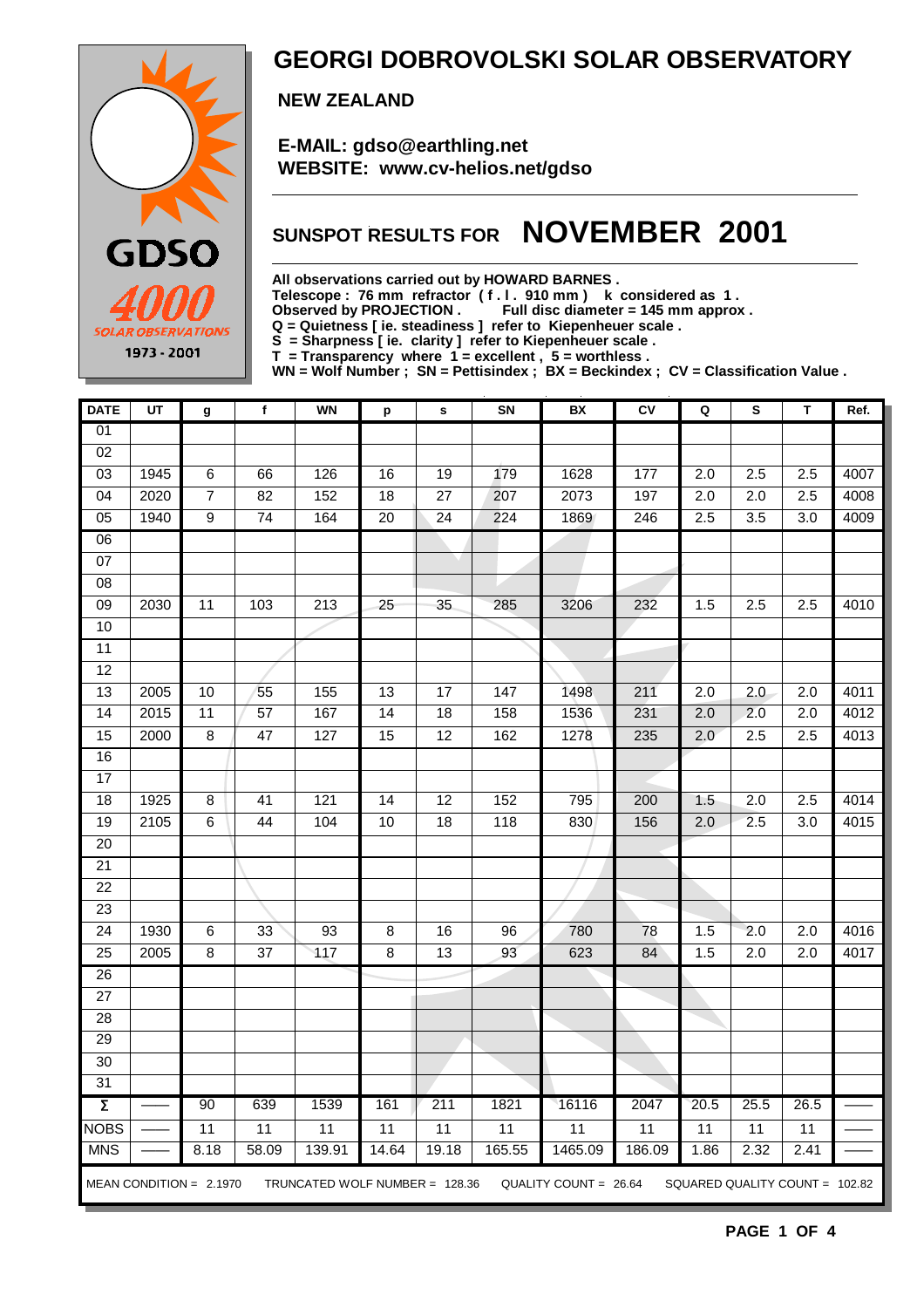#### **GEORGI DOBROVOLSKI SOLAR OBSERVATORY**



# **SUNSPOT DISTRIBUTION & INTER-SOL INDICES FOR NOVEMBER 2001**

**All observations carried out by HOWARD BARNES .**

Telescope : 76 mm refractor (f. l. 910 mm).<br>Observed by PROJECTION . Full disc diam

Full disc diameter = 145 mm approx .

- **Q = Quietness [ ie. steadiness ] refer to Kiepenheuer scale .**
- **S = Sharpness [ ie. clarity ] refer to Kiepenheuer scale .**
- **T = Transparency where 1 = excellent , 5 = worthless .**
- **IS = Inter-Sol Index .**

**gr = number of multi-spot groups .**

**grfp = number of umbræ within penumbræ within the groups (gr) .**

**grf = number of non-penumbral spots within the groups (gr) .**

**efp = number of single penumbral spots .**

**ef = number of single non-penumbral spots .**

| <b>DATE</b>         | $\overline{UT}$ | IS               | gr              | grfp            | grf             | efp                       | ef               | $\mathbf Q$      | ${\bf S}$        | T                | Ref. |
|---------------------|-----------------|------------------|-----------------|-----------------|-----------------|---------------------------|------------------|------------------|------------------|------------------|------|
| 01                  |                 |                  |                 |                 |                 |                           |                  |                  |                  |                  |      |
| $\overline{02}$     |                 |                  |                 |                 |                 |                           |                  |                  |                  |                  |      |
| $\overline{03}$     | 1945            | 70               | $\overline{4}$  | 46              | 18              | 1                         | 1                | $\overline{2.0}$ | 2.5              | 2.5              | 4007 |
| 04                  | 2020            | $\overline{88}$  | $\overline{6}$  | 54              | $\overline{27}$ | $\overline{1}$            | $\overline{0}$   | 2.0              | 2.0              | 2.5              | 4008 |
| 05                  | 1940            | 80               | $\overline{6}$  | 48              | $\overline{23}$ | $\overline{2}$            | $\overline{1}$   | 2.5              | $\overline{3.5}$ | $\overline{3.0}$ | 4009 |
| 06                  |                 |                  |                 |                 |                 |                           |                  |                  |                  |                  |      |
| $\overline{07}$     |                 |                  |                 |                 |                 |                           |                  |                  |                  |                  |      |
| $\overline{08}$     |                 |                  |                 |                 |                 |                           |                  |                  |                  |                  |      |
| $\overline{09}$     | 2030            | $\overline{109}$ | $6 -$           | 64              | $\overline{34}$ | $\overline{4}$            | $\overline{1}$   | 1.5              | 2.5              | 2.5              | 4010 |
| 10                  |                 |                  |                 |                 |                 |                           |                  |                  |                  |                  |      |
| $\overline{11}$     |                 |                  |                 |                 |                 |                           |                  |                  |                  |                  |      |
| $\overline{12}$     |                 |                  |                 |                 |                 |                           |                  |                  |                  |                  |      |
| $\overline{13}$     | 2005            | 62               | $\overline{7}$  | 35              | $\overline{17}$ | $\mathbf{3}$              | Ō                | 2.0              | 2.0              | 2.0              | 4011 |
| $\overline{14}$     | 2015            | 64               | $\overline{7}$  | $\overline{37}$ | 16              | $\overline{2}$            | $\overline{c}$   | $\overline{2.0}$ | 2.0              | $\overline{2.0}$ | 4012 |
| 15                  | 2000            | 53               | $\overline{6}$  | 33              | $\overline{12}$ | $\overline{2}$            | $\mathbf 0$      | $\overline{2.0}$ | 2.5              | 2.5              | 4013 |
| 16                  |                 |                  |                 |                 |                 |                           |                  |                  |                  |                  |      |
| 17                  |                 |                  |                 |                 |                 |                           |                  |                  |                  |                  |      |
| $\overline{18}$     | 1925            | 46               | $\overline{5}$  | 26              | $\overline{12}$ | $\ensuremath{\mathsf{3}}$ | 0                | 1.5              | $\overline{2.0}$ | 2.5              | 4014 |
| 19                  | 2105            | 48               | $\overline{4}$  | $\overline{24}$ | 18              | $\overline{2}$            | $\mathbf 0$      | 2.0              | 2.5              | 3.0              | 4015 |
| 20                  |                 |                  |                 |                 |                 |                           |                  |                  |                  |                  |      |
| $\overline{21}$     |                 |                  |                 |                 |                 |                           |                  |                  |                  |                  |      |
| 22                  |                 |                  |                 |                 |                 |                           |                  |                  |                  |                  |      |
| 23                  |                 |                  |                 |                 |                 |                           |                  |                  |                  |                  |      |
| $\overline{24}$     | 1930            | 39               | $6\phantom{.}6$ | $\overline{17}$ | 16              | $\overline{0}$            | $\boldsymbol{0}$ | 1.5              | $\overline{2.0}$ | $\overline{2.0}$ | 4016 |
| 25                  | 2005            | 42               | $\sqrt{5}$      | 23              | 11              | $\mathbf{1}$              | $\overline{2}$   | 1.5              | 2.0              | 2.0              | 4017 |
| $\overline{26}$     |                 |                  |                 |                 |                 |                           |                  |                  |                  |                  |      |
| $\overline{27}$     |                 |                  |                 |                 |                 |                           |                  |                  |                  |                  |      |
| 28                  |                 |                  |                 |                 |                 |                           |                  |                  |                  |                  |      |
| 29                  |                 |                  |                 |                 |                 |                           |                  |                  |                  |                  |      |
| $\overline{30}$     |                 |                  |                 |                 |                 |                           |                  |                  |                  |                  |      |
| $\overline{31}$     |                 |                  |                 |                 |                 |                           |                  |                  |                  |                  |      |
| $\overline{\Sigma}$ |                 | 701              | 62              | 407             | 204             | 21                        | $\overline{7}$   | 20.5             | 25.5             | 26.5             |      |
| <b>NOBS</b>         |                 | $\overline{11}$  | $\overline{11}$ | $\overline{11}$ | $\overline{11}$ | $\overline{11}$           | $\overline{11}$  | $\overline{11}$  | $\overline{11}$  | $\overline{11}$  |      |
| <b>MNS</b>          |                 | 63.73            | 5.64            | 37.00           | 18.55           | 1.91                      | 0.64             | 1.86             | 2.32             | 2.41             |      |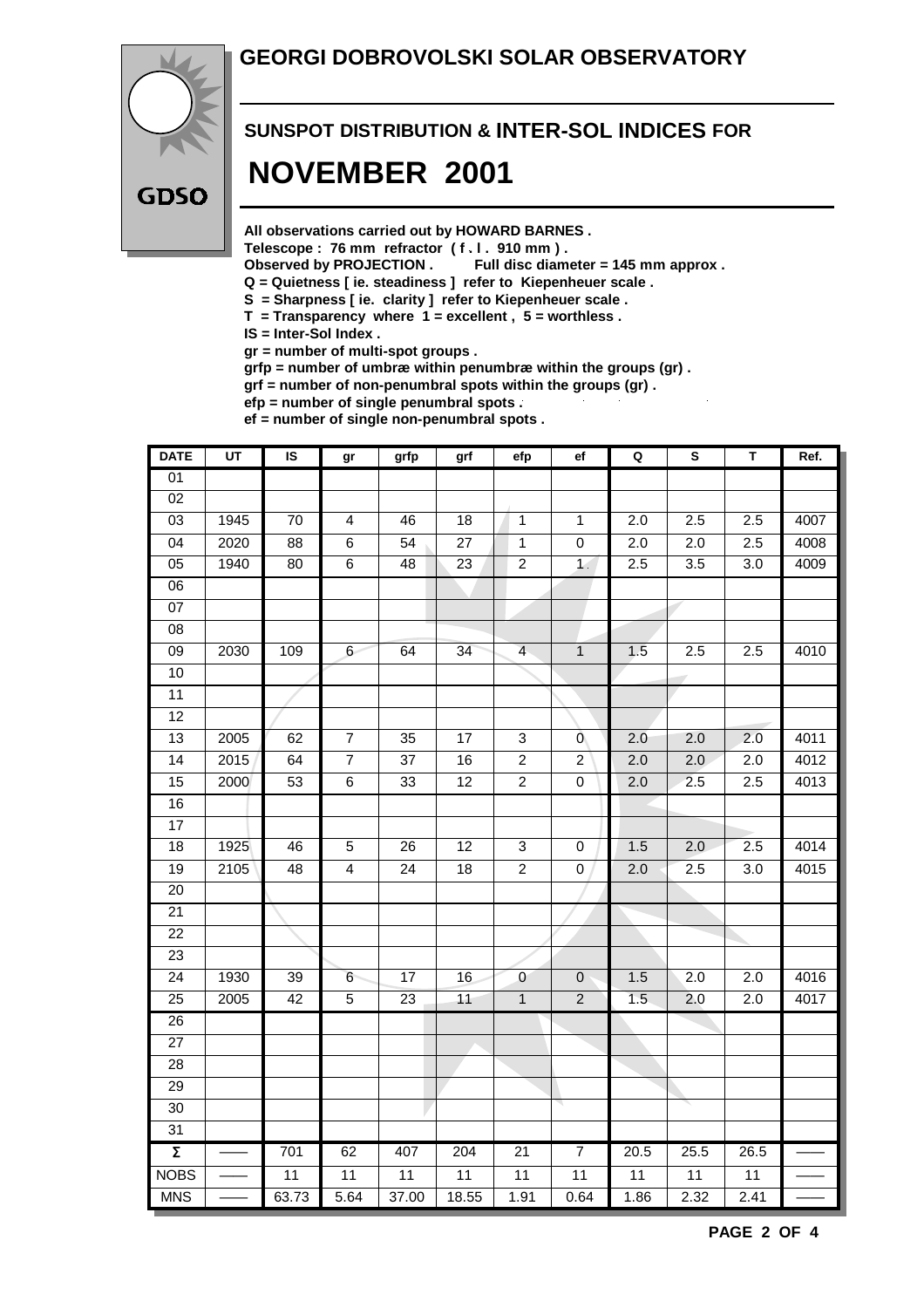

#### **SUNSPOT CENSUS BY CLASSIFICATION FOR**

# **NOVEMBER 2001**

**All observations carried out by HOWARD BARNES .** Telescope : 76 mm refractor (f. l. 910 mm).<br>Observed by PROJECTION . Full disc diam Full disc diameter = 145 mm approx . **IF 2 OR MORE REGIONS ARE OF THE SAME CLASSIFICATION , THEN SUNSPOT COUNTS ARE SEPARATED BY SOLIDI ( / ) .**

| <b>DATE</b>   | UT                                    |                | A              |                | $\, {\bf B}$   |                | $\mathbf{C}$        |                | D                               |                | Е           |                            | F                           |                | $\mathbf G$    |                           | н<br>J         |                |                |
|---------------|---------------------------------------|----------------|----------------|----------------|----------------|----------------|---------------------|----------------|---------------------------------|----------------|-------------|----------------------------|-----------------------------|----------------|----------------|---------------------------|----------------|----------------|----------------|
|               |                                       | g              | $\mathbf f$    | $\mathbf{g}$   | f              | $\mathbf g$    | f                   | $\mathbf{g}$   | f                               | g              | f           | g                          | f                           | g              | f              | $\boldsymbol{\mathsf{g}}$ | f              | g              | f              |
| 01            |                                       |                |                |                |                |                |                     |                |                                 |                |             |                            |                             |                |                |                           |                |                |                |
| 02            |                                       |                |                |                |                |                |                     |                |                                 |                | $\bullet$   |                            |                             |                |                |                           |                |                |                |
| 03            | 1945                                  | $\mathbf{1}$   | 1              | $\mathbf 0$    | 0              | $\mathbf 0$    | 0                   | $\overline{2}$ | 7/20                            | $\overline{1}$ | 21          | $\overline{1}$             | 16                          | 0              | 0              | 0                         | 0              | $\mathbf{1}$   | $\mathbf{1}$   |
| 04            | 2020                                  | $\mathbf 0$    | 0              | $\mathbf 0$    | 0              | $\mathbf{1}$   | 3                   | 3 <sub>l</sub> | 6/11/15                         | $\mathbf{1}$   | 20          | $\mathbf{1}$               | 26                          | $\mathbf 0$    | 0              | 0                         | 0              | $\mathbf{1}$   | $\mathbf{1}$   |
| 05            | 1940                                  | $\mathbf{1}$   | 1              | $\mathbf 0$    | 0              | $\mathbf 0$    | 0                   | $\overline{4}$ | 7/8/9/13                        | $\mathbf{1}$   | 9           | $\overline{1}$             | 25                          | $\mathbf 0$    | 0              | 0                         | 0              | $\overline{2}$ | 1/1            |
| 06            |                                       |                |                |                |                |                |                     |                |                                 |                |             |                            |                             |                |                |                           |                |                |                |
| 07            |                                       |                |                |                |                |                |                     |                |                                 |                |             |                            |                             |                |                |                           |                |                |                |
| 08            |                                       |                |                |                |                |                |                     |                |                                 |                |             |                            |                             |                |                |                           |                |                |                |
| 09            | 2030                                  | $\mathbf{1}$   | $\mathbf{1}$   | $\mathbf 0$    | 0              | $\overline{2}$ | 2/4                 | $\mathbf{1}$   | 6                               | $\mathbf{1}$   | 18          | $\overline{2}$             | 15/53                       | 0              | 0              | 0                         | 0              | $\overline{4}$ | 1/1/1/1        |
| 10            |                                       |                |                |                |                |                |                     |                |                                 |                |             |                            |                             |                |                |                           |                |                |                |
| 11            |                                       |                |                |                |                |                |                     |                |                                 |                |             |                            |                             |                |                |                           |                |                |                |
| 12            |                                       |                |                |                |                |                |                     |                |                                 |                |             |                            |                             |                |                |                           |                |                |                |
| 13            | 2005                                  | $\mathbf 0$    | $\pmb{0}$      | $\mathbf{1}$   | $\overline{c}$ | $\overline{4}$ | 2/3/4/5             | $\mathbf{1}$   | $\overline{2}$                  | $\mathbf 0$    | $\mathbf 0$ | $\overline{1}$             | 34                          | $\mathbf 0$    | $\overline{0}$ | $\overline{1}$            | $\mathbf{1}$   | $\overline{2}$ | 1/1            |
| 14            | 2015                                  | $\overline{2}$ | 1/1            | $\mathbf 0$    | 0              | 3              | 2/4/4               | $\overline{2}$ | 2/9                             | $\mathbf 0$    | 0           | $\overline{1}$             | 29                          | $\mathbf 0$    | 0              | $\mathbf{1}$              | 3              | $\overline{2}$ | 1/1            |
| 15            | 2000                                  | $\mathbf 0$    | 0              | $\overline{0}$ | 0              | $\pmb{0}$      | $\mathsf{O}\xspace$ | 3              | 4/5/16                          | $\mathbf 0$    | 0           | $\vert$ 1                  | 14                          | $\mathbf 0$    | $\mathbf 0$    | $\mathbf{1}$              | 4              | 3              | 1/1/2          |
| 16            |                                       |                |                |                |                |                |                     |                |                                 |                |             |                            |                             |                |                |                           |                |                |                |
| 17            |                                       |                |                |                |                |                |                     |                |                                 |                |             |                            |                             |                |                |                           |                |                |                |
| 18            | 1925                                  | $\mathbf 0$    | 0              | $\mathbf 0$    | 0              | $\mathbf 0$    | $\mathbf 0$         | 5              | 3/4/6/11/14                     | $\mathbf 0$    | 0           | $\mathbf 0$                | $\pmb{0}$                   | $\mathbf 0$    | $\mathbf{0}$   | 0                         | 0              | 3              | 1/1/1          |
| 19            | 2105                                  | $\mathbf 0$    | 0              | $\circ$        | 0              | $\pmb{0}$      | $\mathsf{O}\xspace$ | $\overline{4}$ | 6/10/12/14                      | $\mathbf 0$    | 0           | $\overline{0}$             | $\pmb{0}$                   | $\pmb{0}$      | 0              | 0                         | 0              | $\overline{2}$ | 1/1            |
| 20            |                                       |                |                |                |                |                |                     |                |                                 |                |             |                            |                             |                |                |                           |                |                |                |
| 21            |                                       |                |                |                |                |                |                     |                |                                 |                |             |                            |                             |                |                |                           |                |                |                |
| 22            |                                       |                |                |                |                |                |                     |                |                                 |                |             |                            |                             |                |                |                           |                |                |                |
| 23            |                                       |                |                |                |                |                |                     |                |                                 |                |             |                            |                             |                |                |                           |                |                |                |
| 24            | 1930                                  | $\mathbf 0$    | 0              | $\overline{2}$ | 2/4            | $\mathbf{1}$   | $\overline{2}$      | $\mathbf{1}$   | 9                               | $\mathbf{0}$   | $\pmb{0}$   | $\mathbf{1}$               | 14                          | $\pmb{0}$      | 0              | 0                         | 0              | $\mathbf{1}$   | $\overline{2}$ |
| 25            | 2005                                  | $\sqrt{2}$     | 1/1            | $\mathbf{1}$   | $\overline{2}$ | $\mathbf{1}$   | 10                  | $\mathbf{1}$   | 12                              | $\mathbf{1}$   | 8           | $\overline{0}$             | $\mathbf 0$                 | 0              | 0              | 0                         | 0              | $\overline{2}$ | 1/2            |
| 26            |                                       |                |                |                |                |                |                     |                |                                 |                |             |                            |                             |                |                |                           |                |                |                |
| 27            |                                       |                |                |                |                |                |                     |                |                                 |                |             |                            |                             |                |                |                           |                |                |                |
| 28            |                                       |                |                |                |                |                |                     |                |                                 |                |             |                            |                             |                |                |                           |                |                |                |
| 29            |                                       |                |                |                |                |                |                     |                |                                 |                |             |                            |                             |                |                |                           |                |                |                |
| $30\,$        |                                       |                |                |                |                |                |                     |                |                                 |                |             |                            |                             |                |                |                           |                |                |                |
| 31            |                                       |                |                |                |                |                |                     |                |                                 |                |             |                            |                             |                |                |                           |                |                |                |
| <b>TOTALS</b> |                                       | $\overline{7}$ | $\overline{7}$ | $\overline{4}$ | $10$           | 12             | 45                  | 27             | 241                             | $\overline{5}$ | 76          | 9                          | 226                         | $\overline{0}$ | $0 \quad 3$    |                           | $\overline{8}$ |                | 23 26          |
|               |                                       |                |                |                |                |                |                     |                | REGIONAL PERCENTAGES            |                |             |                            |                             |                |                |                           |                |                |                |
| $\mathsf A$   |                                       |                | $\sf B$        |                | ${\bf C}$      |                | $\mathsf D$         |                | $\mathsf E$                     |                | $\mathsf F$ | G                          | H                           |                |                | J                         |                |                | $\Sigma g$     |
| $7.8\,$       |                                       |                | 4.4            |                | 13.3           |                | 30.0                | 5.6<br>$10.0$  |                                 |                |             | $0.0\,$<br>$3.3\,$<br>25.6 |                             |                |                |                           |                | 90             |                |
|               |                                       |                |                |                |                |                |                     |                |                                 |                |             |                            |                             |                |                |                           |                |                |                |
|               |                                       |                |                |                | $NOBS = 11$    |                |                     |                | $\overline{p/g}$ mean = 1.8119  |                |             |                            | $\frac{1}{2}$ mean = 7.2218 |                |                |                           |                |                |                |
|               |                                       |                |                |                |                |                |                     |                | $\frac{1}{p}$ / g mean = 1.7889 |                |             |                            | $\frac{1}{2}$ mean = 7.1000 |                |                |                           |                |                |                |
|               | GROUP COMPLEXITY INDEX (GCI) = 8.8889 |                |                |                |                |                |                     |                |                                 |                |             |                            |                             |                |                |                           |                |                |                |